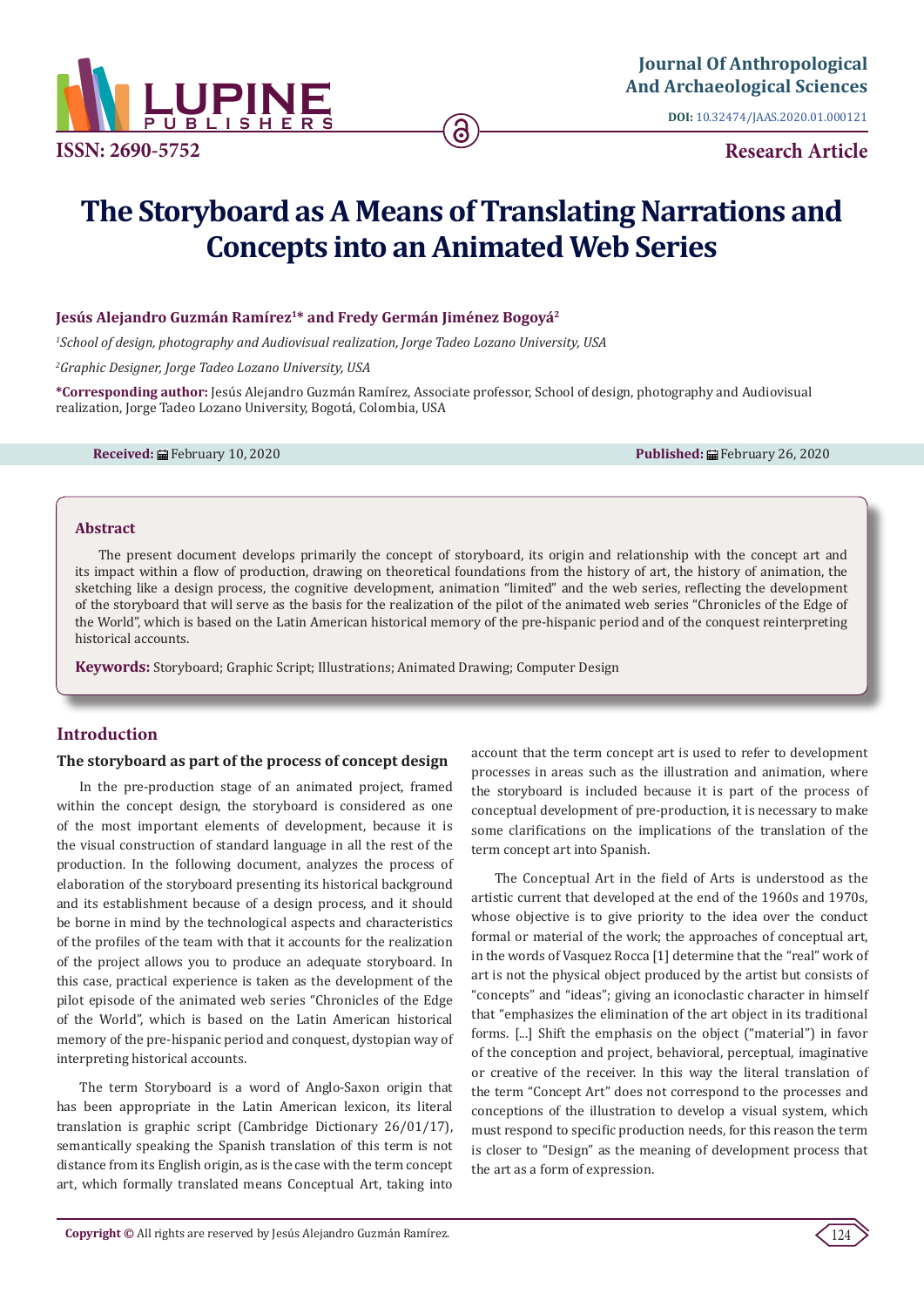Considering the difference established between conceptual art and concept design, it is proposed to replace the word "art", by "design" for this meaning. According to César González Ochoa [2], the "Design" gives an account of the mental processes involved in the development of an idea based on experiences, where there are a series of presuppositions and implicatures that must handle both the designer or creative, as the recipient of the message. According to the above, make sense is one of the purposes of the design; this creation of meaning involves conceptualizing the contents that are created, that is to say, from a perspective abstract knowledge of the "world", which is based on the experiences and interpretations aware of the context, thus generating a realization through a manual expression, going to different technical tools, this way it makes it look and feel to the receiver of the message each and every one of the elements with which that content makes sense as the best response to a question, problem or need.

The importance of establishing this concept as a starting point has to do with the type of context in which it develops this research, and where the visual results are produced in the framework of the construction of meaning at the same time generate pieces that fall into the category of Concept Art, and when you are looking for a definition, usually falls into errors or inaccuracies that may affect the sense of what is meant by evidence, and that in the spirit of establishing reflections within a developing field for Colombia as it is animated production, it is necessary to begin to establish a conceptual north to resolve any doubts and keep in If the same approach that articulates the processes of implementation.

#### **From the idea to the production of audiovisual "language"**

When the designer materializes the concepts and ideas, this creator takes basic elements of the form (point, line, plane) which are equipped with a specific function, either as lines of composition of plane, or as elements of construction, that is, each element is endowed with a meaning. Based on the above, you will reach the initial sketch, like a realization of the idea that was conceived in the conceptualization; through the sketch the individual understands the phenomena observed, reinterprets and structuring a progressive solution to a specific problem, facilitating in the designer [3]"the will to understand the reality," which should be interpreted by the conceptualizador through the process of cataloguing, characterize, classify, and apply nomenclatures.

Considering that the mission of a storyboard artist is to convey the vision of the director, create a storyboard is one of the processes of generation of ideas where the greatest feature of the sketch and the evolution of the same is the translation of a narrative or written language expression (understood as a literary script or story of a situation) to a series of sequential images that realize that description. To transmit the information provided by the script and translate it into a preview of three-dimensional space in a twodimensional medium, it makes use of both semantic associations (words) found as annotations and specifications; and pictorial associations [4].

As stated above, the draft or sketching is an act inherent to the design, which allows you to realize ideas and display a dialog between them and their evolution. Development that is based on the materialization of concepts from a state of abstract ideas from, as Dan Torres writes [5] The generation of a cluster of "layers" of work, both conceptual and materials, which have a unique set of processes that allow the comprehension and the reinterpretation of reality; at this point we can establish that the elaboration of the materialization of concepts the process can be more important than the result itself, this it is submitted, taking into account the philosophy of the process [5], which emphasizes the concepts of time and flow, without diminishing the importance of the elements and material objects, but that drives the approach of that behind every item that we perceive there are specific processes and logical for such a result. Thus, considering the cognitive development, which stated that the knowledge evolves from less complex structures to more complex structures, is considered pertinent to understand the process of elaboration of the storyboard, consider the conceptual development of the storyboard in the three phases or levels of detail raised by Andrew Selby [6].

In the first phase, the creator of the storyboard downloads on a surface using his tool of choice, in the form of thumbnail sketches, the random thoughts that may lead to a chain of sequential images. At this point in the development the intention and the narrative are above the purity and cleanliness of the expression, as it seeks to find the proper way to preview the scenes, the framing and how to encourage the development of history through transitions and camera movements, which will help to evoke the mood and atmosphere of the story. In a second phase, the draft miniature approved develops in a larger size, adding details to the scene, and giving more information on possible camera movements. At this point is where the understanding of the process of the evolution of "language" that starts to raise and refine the components of the audiovisual grammar that begin to convey a message in the middle of the production flow. In the third place, a version is created, or a presentation with additional tables to populate the aspects between the boxes that mark the keyframes. This part acts as a solid visual framework and reference for the animatic and allows the inclusion of provisional dialogs and a trial version of the soundtrack, which creates a draft of the project.

Technically speaking the definition of Storyboard or graphic script is set as the group of sketches, illustrations or keyframes presented sequentially with the aim of presenting an idea. Although it is a reference to Walt Disney as the first industrial scale use the storyboard between 1920 and 1930 $^1$  [6], we may find clues to the origin of the storyboard in numerous medieval illuminated manuscripts and books. One of the main examples of this practice is the text of Sigenot, an epic cavalier attitude toward 1558, which is account as shown on each page. The images are connected by the illusion of movement, flipping through the pages of the manuscript is some illusion of dynamic, although there is no evidence that this was the original intent [7].



<sup>1</sup> In the production of the Disney studios, the storyboard is seen not only as a vital tool of communication between the animation teams who are involved in the production, but also to test ideas risky to create stories with potential to stage of production, thus avoiding risking large amounts of money, without having the certainty to recover it.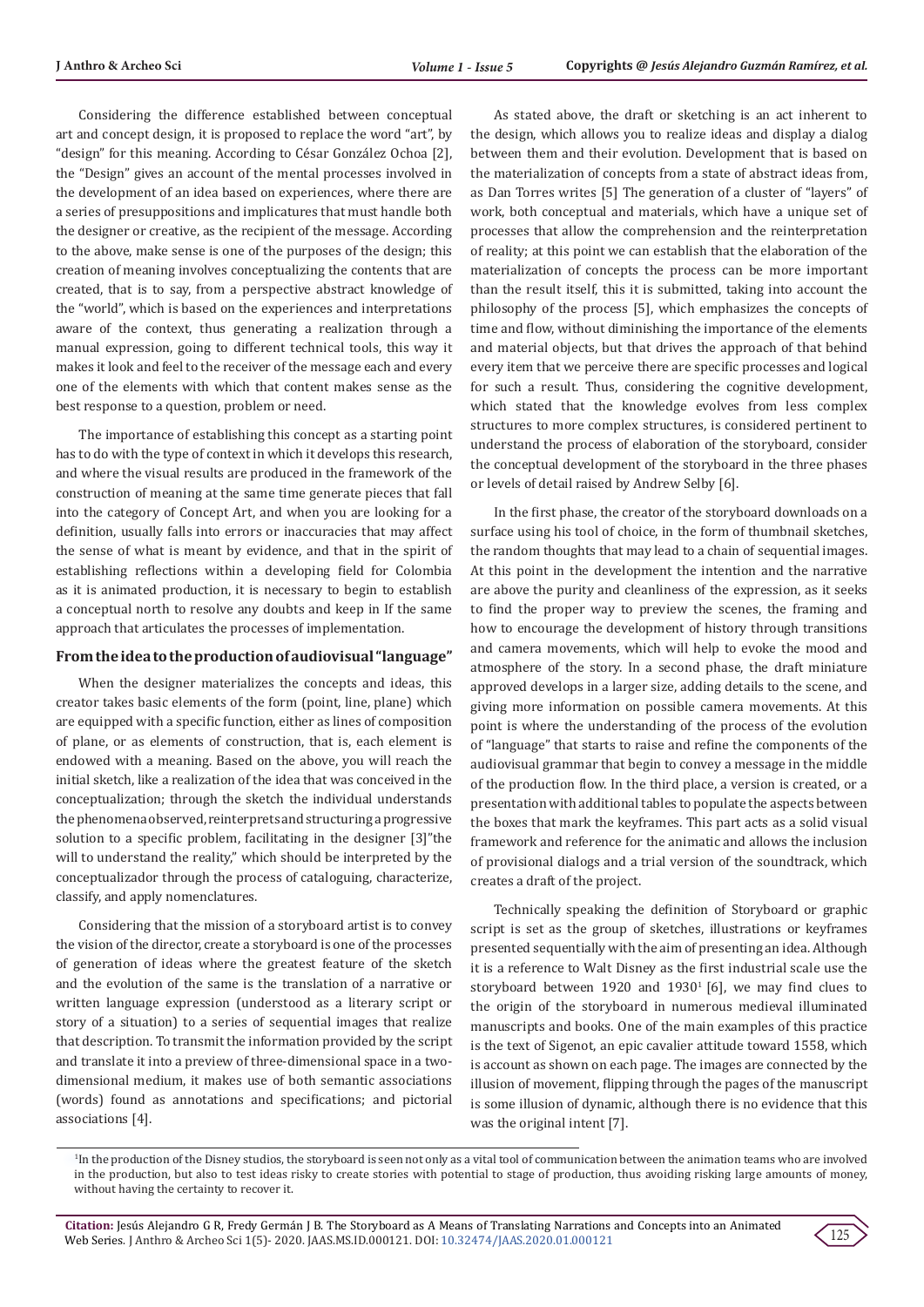We can also detect as an ancestor of the storyboard, simplified visual language of the comic, which through comic strips, sequential panels and the use of iconographic symbols sought to convey with greater emphasis the actions and the anticipation of movements; in fact, the first characters of animated films were taken from comic strips of printed media and many animators launched their careers as creators of comic strips (MacCay, Disney, Terry, Miyazaki, Groening, etc) [7].

This evidence of the origin of the storyboard show that both the Content Generators and receivers of the same must have clear codes of interpretation. The images of the text Sigenot and simplified the language of the comic respond to specific needs in specific contexts. The medieval story is shown in full pages and is used more number of images of texts because the amount of people at that time, they could understand texts were very few relatively, in contrast the images were easier to interpret by most members of society, as well did not have instruction in reading. On the contrary, consumers are people who could read, not only to understand narrative lines or dialogs, but also can interpret the onomatopoeia that give the printed content of sound, which although not be perceived physically by the ears of the readers, if it allows a greater connection with the story.

In this same way, the illustrator that generates the storyboard must use codes in their previews, these codes must obey the context in which it interpreted the storyboard the semantic associations (words) and signs that use the illustrator must be understood by the team that will develop the project. Only in this way will the translation between the base narrative or literary script and storyboard will be effective and functional, in other words, if the language of the director of the storyboard is akin to the work team, the people who have contact with this part will have the capacity to interpret signs and contents that are there ready.

Considering that the product is the result of the union of the labor force and a wealth of artistic personalities [8], the communication between each and every one of these personalities or profiles, is essential for the production line to achieve its task with respect to the established times. Taking this into account, the storyboard is a fundamental tool for the communication of directors with their teams of preproduction, production and postproduction, since through this storyboard sets the conceptual basis and the schema on which will develop the necessary elements for the overall production. The illustrator that develops the storyboard must maintain a constant dialog with all the members of the production, so you will have the ability to know in depth the developments that are being generated and the specific details of the references that we have; this will allow you to capture the essence of every aspect and focus on the development of the storyboard in the indicated direction.

At the end of this storyboard, after being approved by the directors of the project, it is common to arrange printed on a wall or panel, where each of the involved have the possibility to get closer to display the storyboard both in a comprehensive manner, as each of the individuals of the same. This practice helps streamline workflows, as it allows a constant dialog between the members of the production team and development, encouraging an active dialog between the same, allowing the resolution of doubts and concerns in real time.

An example of this, is the willingness of the storyboard during the production and filming of the animated short "Atando Cabos" developed by the programs of Industrial Design and Graphic Design at the University of Bogotá Jorge Tadeo Lozano. In this project the storyboard was the main guide during the complete development of the same, and thanks to its proper development, allowed to complete the production with the required quality and respecting the times prepared for that purpose (Figures 1 & 2).



Figure 1: The disposal of the storyboard during the filming of "Atando Cabos" production.

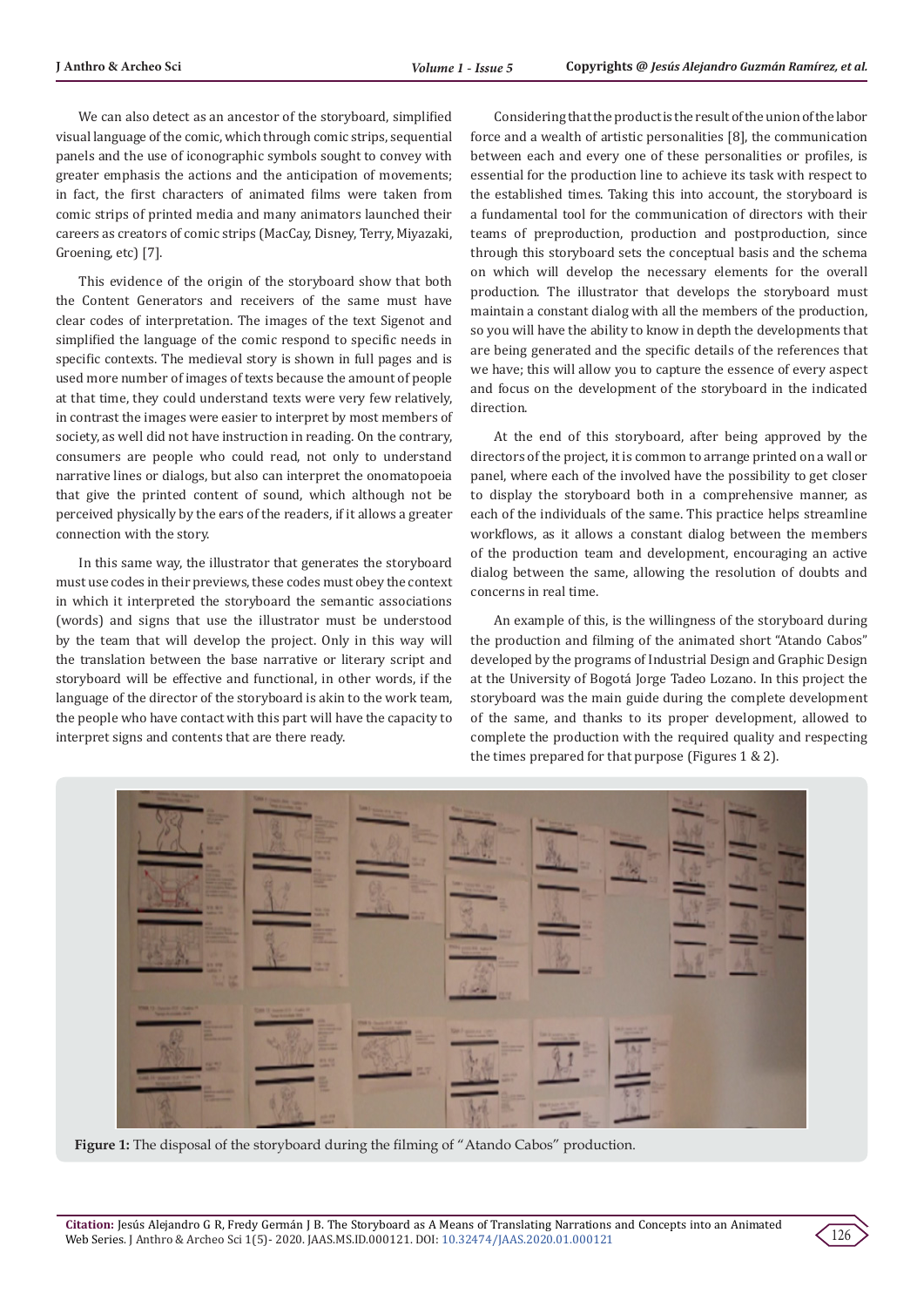

**Figure 2:** Section of the storyboard made by the illustrator Jorge Ávila and its corresponding implementation in the animated short film.

#### **From traditional media to digital media**

However, today, the development of animated content is not only limited to short films, feature films and television commercials, as it was ready until the end of the last century. The developments emerging from individuals or groups around the animated phenomenon<sup>2</sup>, are increasing due to the possibilities of the web, which is one of the resources has had more boom in recent years is to generate webseries which can be defined [9], "like all those serial fiction audiovisual productions designed to be disseminated on the Internet. with a storyline, with thematic continuity and more than three chapters."

This phenomenon was initiated by the producers of television content, who stayed contained in its pages of the internet to expand its presence in the media, allowing viewers to interact with the content that produced [10], this alternative has been used by independent content producers to present their work and distribute it at a much lower cost compared to the cost of distribution in the traditional means, in addition to concentrate its attention and resources on the web and mobile content, it is possible to reach more effectively to the target audience.

The possibility of generating audiovisual content with a low economic investment and considering the increase in connectivity and quality of the services of communication network at the global level, has allowed a process of democratization both in the information that is disseminated, such as who issued, thus overcoming the unilateral communication of traditional media. These characteristics [10] (Morante and Hernandez (2012) cite to Castells (2001), represent a paradigm shift in the communication process and, through him, of culture in general.

Based on the benefits of the distribution of content on the web, and occasionally in response to the question "what content can be directed to public youth? Made by Barron Domínguez and Hernandez de Lago [11] (2013), leads to the creation of the animated web series "Chronicles of the Edge of the World", in which the re-interpreted historical accounts of the pre-hispanic period and conquest, appearing in a timeless context that enables it to generate a different way of bringing this cultural content to the society now immersed in the web. This proposal is made based on what Thomas Lamarre [12] (2002) called limited animation, which holds that a narrative construction and plot strong enough, will



<sup>2</sup> As evidenced by the example "Atando Cabos" where two programs of one of the first universities which came to study the phenomenon in Colombia academically, joined together to develop a piece animated to deepen in the manner in which they could develop structures for animation stop motion with materials and elements to be found in the Colombian market.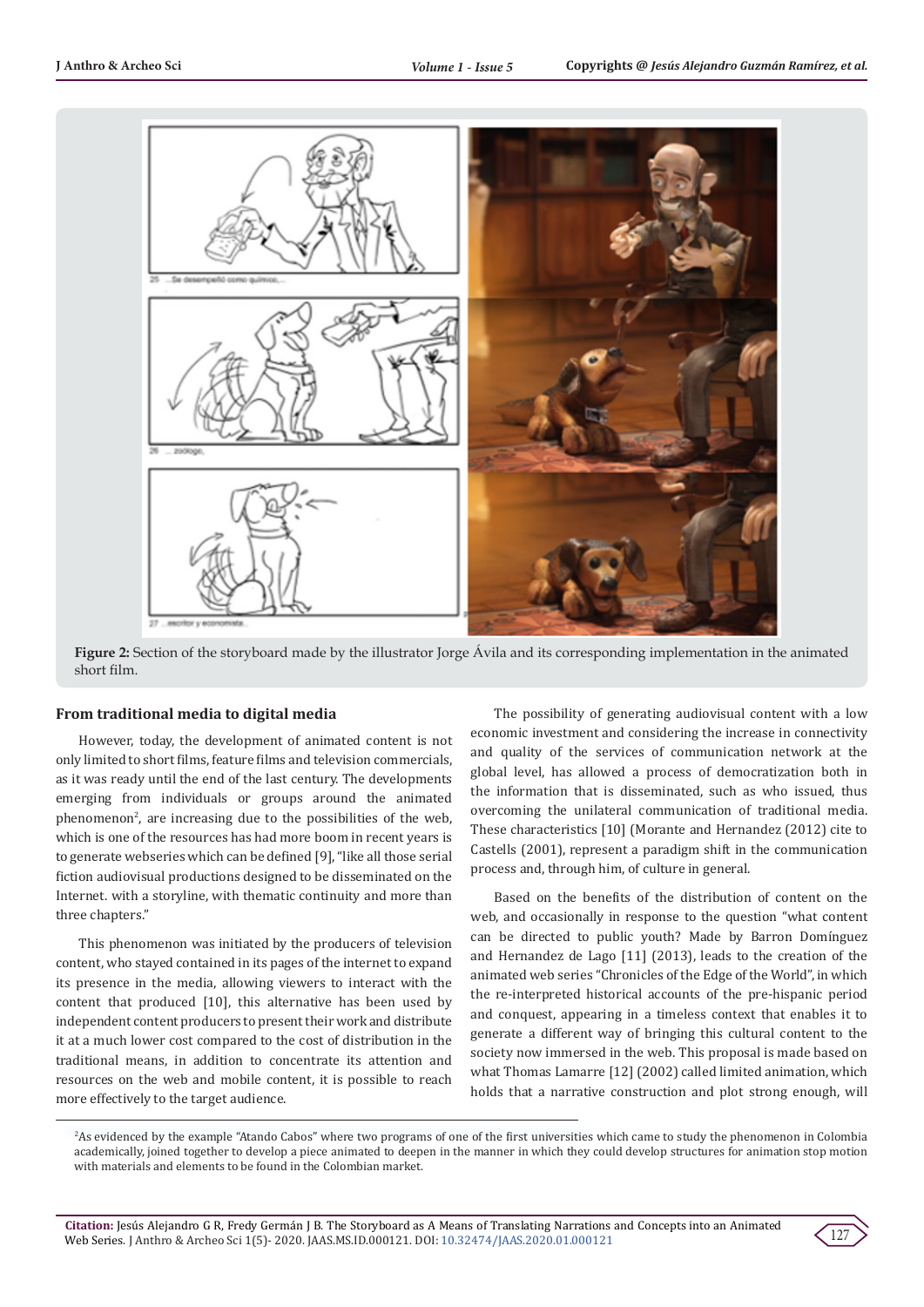take viewers to immerse themselves in the history regardless of the techno-artistic limitations that may occur.

### **A proposal anchored in the context**

For the development of the project "Chronicles of the edge of the world" the production account with a working group formed in their majority by illustrators. The teams that are working to respond successfully to the development of the design of the general concept, but do not allow a three-dimensional modeling of high complexity, because they are not structured machines for a high burden of work. In view of the above, it is posed by the development of the general aesthetic of the project based on the enlightenment and in the texturing of surfaces of low complexity, demanding as well to developers of argument in the history of outstanding work, that will captivate the audience taking advantage of the narrations and skills available to the working group.

The story that develops on the web series presents situations that reflect some of the events of conquest and miscegenation in the American continent. It is the story of Gonzalo Guerrero Aroza, a Spanish arcabucero that participates in one of the first trips to America, who due to various experiences change your way of thinking and eventually dies in combat as the leader of a native tribe against the Spaniards (Figure 3).



**Figure 3:** Illustration that makes up part of the storyboard for the web series' pilot "Chronicles of the Edge of the World", in this case, it makes use of the law of thirds to generate visual tension of the situation, in addition to the overlapping planes illustrated to generate depth.



**Figure 4:** Illustrations that are part of the storyboard for the webseries' pilot "Chronicles of the Edge of the World", on this occasion, makes use of the zoom out narrative resources, allowing you to show the development of funds illustrated as an alternative to the generation of scenarios in 3D.

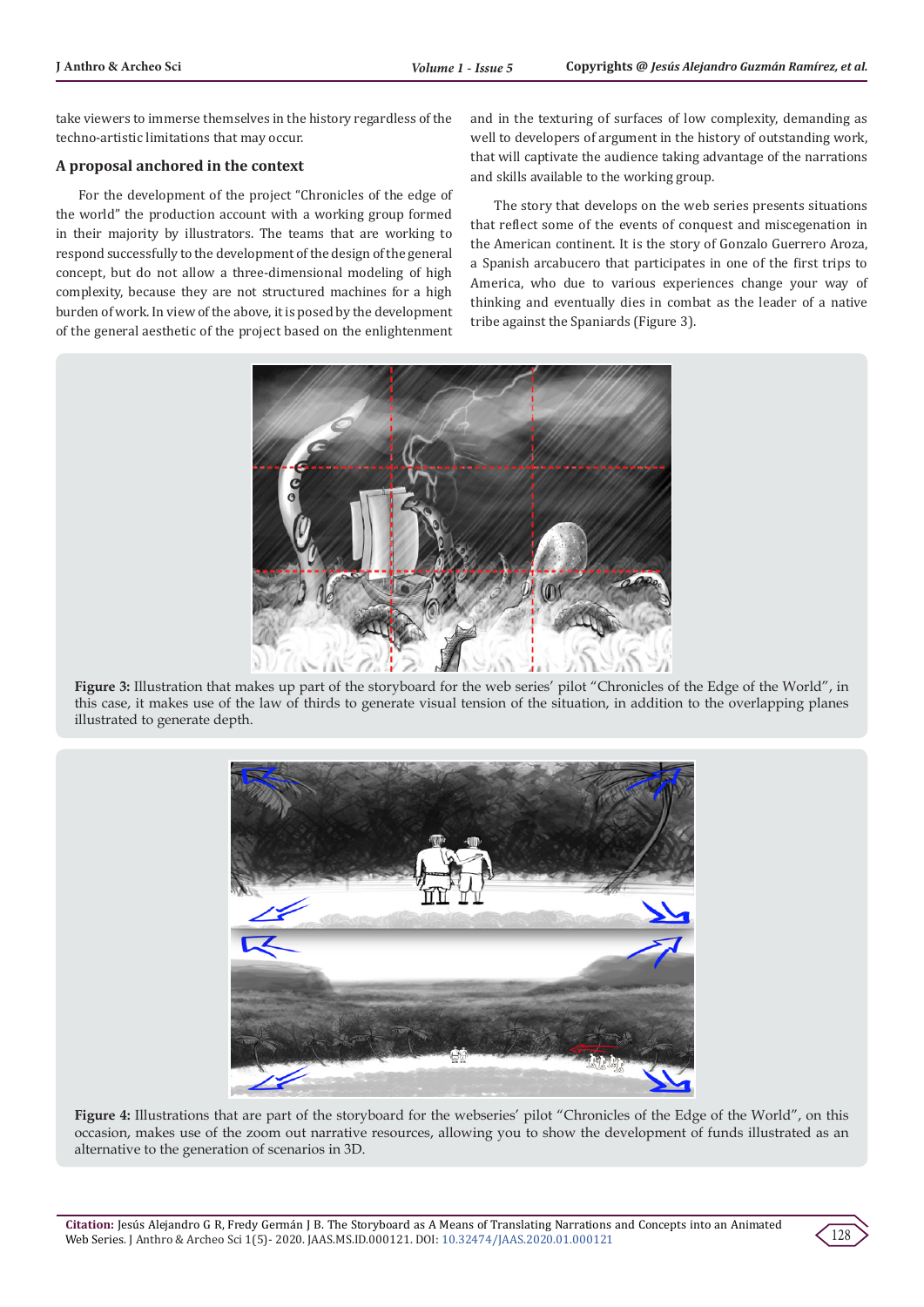Considering the technology available for the realization of the animation and the narrative generated by the writers, a storyboard that bases its structure in the use of the composition of scenes to transmit the sensations of the history, this reduces the need to use panning or camera movements that require a high generation of 3D elements. It also gave importance to the use of general plans energized by simple camera movements such as the zoom in and zoom out allowing to increase the use of the illustrated resource has been funded; and taking as a reference the anime<sup>3</sup> for the moments of greater intensity and expressiveness of the characters, shows the face of these in the foreground, leaving a couple of frames to achieve the viewer's connection with the emotion that seeks to reflect on the scene (Figure 4).

## **Methodology**

The present research is qualitative, and for its development was implemented the "design" of Bruno Munari, in which the investigative process of conceptual development is made from the reflection on the elements or processes generated manually, i.e. from the systematization of the experience, this allows you to compare the conceptual referents with parts that are developed in practice, allowing the construction of knowledge from the reflection of the praxis, and not only from an idealized theoretical approach.

Parallel to the development of the storyboard for the elaboration of the web series' pilot episode of the animated "Chronicles of the Edge of the World", an inquiry was made on the different aspects that are involved in the process of developing a storyboard and how the generation of this visual element has an impact on the overall process of elaboration of the draft.

In the process of creation of the storyboard, sought relating to come close to the results that they wanted to achieve with the development of the audiovisual piece, the most influential aesthetic referents were Marvel Knights Motion Animation (Marvel,2009), Mighty Antlers (The Animation Workshop, 2009), The Backwater Gospel (The Animation Workshop, 2011), and Phantasmagoria (Studio Freak, 2014). Animated Products which allowed starting points of how to generate narrative rhythms and dynamic composition of planes to give preponderance to the illustration as a visual resource above the 3D modeling. Among the most relevant thematic highlights the legend of El Dorado (DreamWorks Animation, 2000), Mel Gibson's Apocalypto (2006), and Moana (Disney, 2016), where the transmission of sensations in the middle of the jungle, the generation of depth in general plans and chromatic approaches were a great contribution to the development of this sequence.

To find the significant elements in the visual, the search is deepened in the light of the concepts that are developed in the theoretical references, searching the Internet processes of evolution

and materialization of ideas and concepts of these productions, where it was demonstrated the great importance of the elaboration of a storyboard with an adequate handling of language and a clear visual rhythm that it managed to convey the feelings required, increasing in a large percentage the possibility of success of an animated production.

The final stage of development involved the production of the storyboard as a contrast of the concepts that are found throughout the investigation, allowing to develop the scheme of levels of refinement, and demonstrating the relevance of an evolutionary process in the production flow, providing dynamic relationship between what we want to count and the respective audiovisual product (Figure 5).



**Figure 5:** Development of scene from the storyboard using the methodology proposed by Andrew Selby.



<sup>3</sup> Current animated aesthetic that appeared during the japanese economic crisis of the years 60, where financial constraints led to the animation studios to reduce the amount of animated frames ready for each production, that is to say, while in an animation "complete" an image remained on the screen for one or two frames in the animation "limited" this image was visualized by 5 or 6 frames where emphasis on facial expressions with resources such as the "trembling" of the stroke or the use of large funds illustrated on that moved the character, which saved the drawing frame by frame of all the same, this form of generating animation gave rise to what is known today as anime.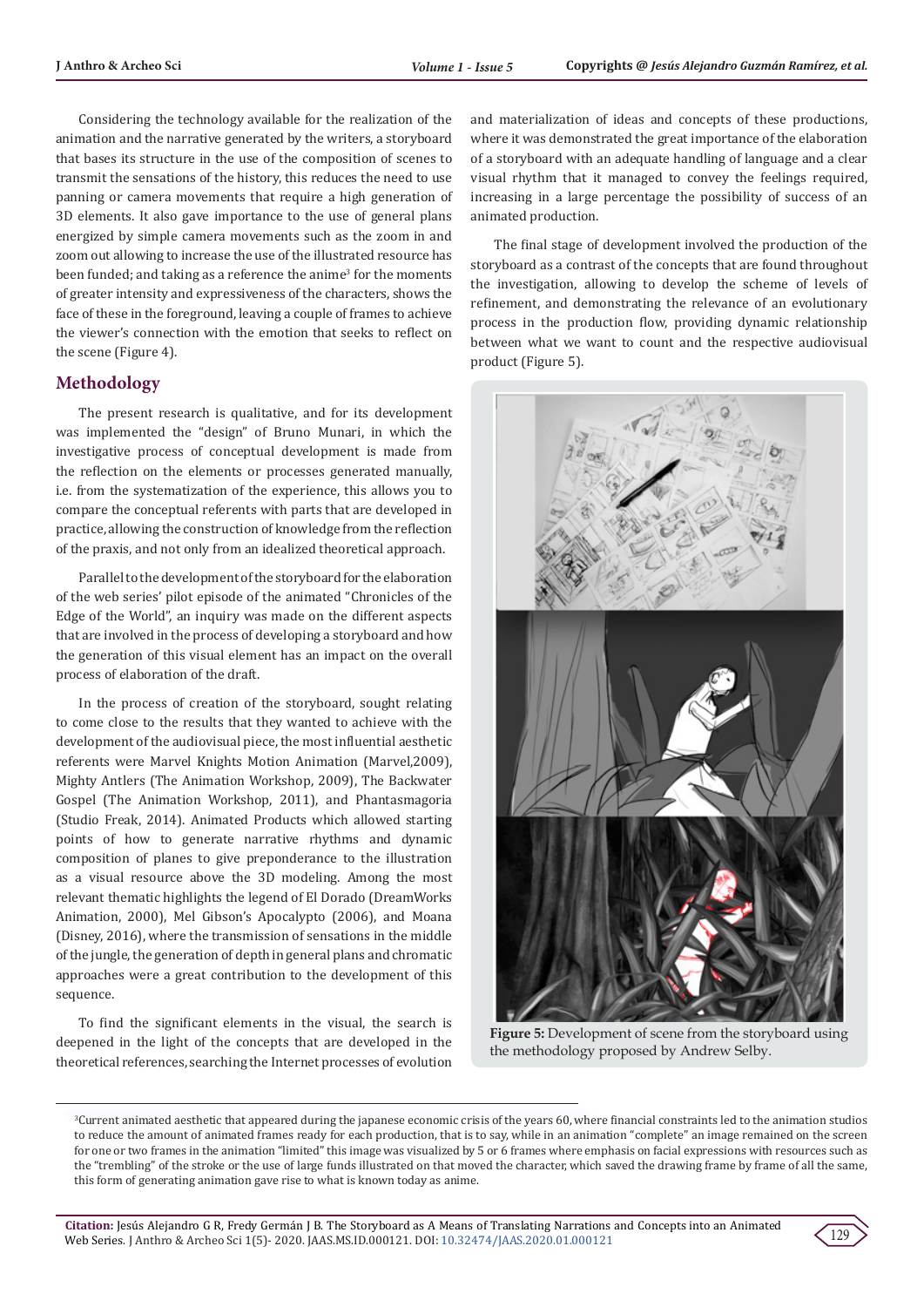## **Findings**

A. From the development of the concepts storyboard and concept art, emerged several authors such as Ulo Pikkov [7], Thomas Lamarre [12] and Heather Holian [8], which allowed see the theoretical study of the animation as a field of knowledge that it is necessary to investigate and in which it is essential to deepen, because the animation is a cultural expression, which is mediated by technological artifacts. The evolution of these artifacts promotes new expressions and forms of generating and projecting the animation as a reflection both culture in which production is developed, as the elements with which it has achieved this result.

B. In the process of inquiry and search came to fields in which was not budgeted venture, as it was the case of cognitive development, where he found a great support in Dan Torre, who makes an analysis of the understanding of the animation from the relevance of the process, both to develop and to convey to the viewer the animation, how to understand that the animated phenomenon is a cognitive phenomenon that affects the psychological and physical behavior of the receiver, this emphasis on the conceptualization and the process allowed to associate the processes of development and conceptualization in the design with the generation of the storyboard or graphic script. In this way it is possible to confront with greater success that design is known as " the blank sheet", that is to say, to start the process of materialization of concepts and ideas on a surface without visual information, allowing the download of information, annotations and first drafts, are the main tool to carry out the conceptualization to its appropriate point on the materialization, which in the case of the development of the storyboard, is reflected in a very appropriate in the phases or stages of development or level of detail raised by Andrew Selby.

C. It is essential that before generating each scene from the Storyboard or graphic script, the Illustrator reflect and raised a series of questions that allow him to realize successfully the situations that presents the literary script or the narration, for example Who is involved in the scene? what location or scenario are located the characters? Why the characters are there? What emotion or attitude prevails in the scene? What position should the camera to emphasize the emotion that you want to convey appropriate? Is it a camera movement, why and what for? The technique in which the development of the project, allows this camera movement? What type of camera movement or composition of plane allows it to display in a better way the aesthetics of the project?

D. To find the source of the anime, that is to say, its development as a response to a technical and socio-economic situation in a particular context, that little by little he was being accepted by the audience and at the same time assimilated by a large number of artists, to become a current aesthetics of the animation, allows you to reflect on the limitations that at some points the filmmakers young people pose as obstacles, revealing that the recursion and the use of multiple techniques of expression, that is to say, the generation of different aesthetic in the animation, we can give through pictorial development, the improvement of the technical and above all, the construction of a narrative with a solid argument and innovative, without relying on expensive equipment and large investments of money.

## **References**

- 1. [Vasquez Rocca Adolfo \(2013\) Conceptual Art and posconceptual. The](https://www.google.com/search?q=)+Conceptual+Art+and+posconceptual.+the+idea+as+art%3A+Duchamp%2C+Beuys%2C+cage+and+fluxus%3B+Universidad+Complutense+de+Madrid+and+nomads%2C+Magazine&oq=)++Conceptual+Art+and+posconceptual.+the+idea+as+art%3A+Duchamp%2C+Beuys%2C+cage+and+fluxus%3B+Universidad+Complutense+de+Madrid+and+nomads%2C+Magazine&aqs=chrome..69i57.1081j0j7&sourceid=chrome&ie=UTF-8) [idea as art: Duchamp, Beuys, cage and fluxus. Universidad Complutense](https://www.google.com/search?q=)+Conceptual+Art+and+posconceptual.+the+idea+as+art%3A+Duchamp%2C+Beuys%2C+cage+and+fluxus%3B+Universidad+Complutense+de+Madrid+and+nomads%2C+Magazine&oq=)++Conceptual+Art+and+posconceptual.+the+idea+as+art%3A+Duchamp%2C+Beuys%2C+cage+and+fluxus%3B+Universidad+Complutense+de+Madrid+and+nomads%2C+Magazine&aqs=chrome..69i57.1081j0j7&sourceid=chrome&ie=UTF-8) [de Madrid, Madrid, Spain.](https://www.google.com/search?q=)+Conceptual+Art+and+posconceptual.+the+idea+as+art%3A+Duchamp%2C+Beuys%2C+cage+and+fluxus%3B+Universidad+Complutense+de+Madrid+and+nomads%2C+Magazine&oq=)++Conceptual+Art+and+posconceptual.+the+idea+as+art%3A+Duchamp%2C+Beuys%2C+cage+and+fluxus%3B+Universidad+Complutense+de+Madrid+and+nomads%2C+Magazine&aqs=chrome..69i57.1081j0j7&sourceid=chrome&ie=UTF-8)
- 2. Ochoa C, Torres M The design and the human sciences. Toward a comprehensive approach.
- 3. Guzmán A, Rivers D (2016) The drawing as a model of constructive ideas and illustration as design process. Bogotá, Colombia, USA.
- 4. Shan Teng P, Cai D, TK Yu (2014) The relationship between individual characteristics: Suicidal ideation and behavior: An empirical study of storyboards. International Journal of Technology & Design Education, Taiwan.
- 5. [Torres Dan \(2014\) Cognitive Animation Theory: A process Based](https://researchbank.rmit.edu.au/view/rmit:24474) [Reading of Animation and Human Cognition. Sage Publications p. 42-64.](https://researchbank.rmit.edu.au/view/rmit:24474)
- 6. Selby Andrew (2013) The animation (Rodríguez, T). Barcelona, Blume, Spain.
- 7. Pikkov Ü[lo \(2010\) Animasophy-Theoretical Writings on the Animated](https://www.academia.edu/1125873/Animasophy._Theoretical_writings_on_the_animated_film) [Film. Estonia.](https://www.academia.edu/1125873/Animasophy._Theoretical_writings_on_the_animated_film)
- 8. [Holian Heather \(2013\) Art, Animation and the Collaborative Process.](https://journal.animationstudies.org/heather-holian-art-animation-and-the-collaborative-process/) [Animation Studies Online Journal 8.](https://journal.animationstudies.org/heather-holian-art-animation-and-the-collaborative-process/)
- 9. Delgado Beatriz (2014) Traditional series web series Badajoz. University of Extremadura, Spain.
- 10. Morante F, Hernandez P (2012) The web series: Convergences and divergences in a pop-up format of the narrative in Network. Malaga, Spain.
- 11. Barron Dominguez L, Hernandez A (2013) Migration of audiovisual content of fiction to the mobile phone in Spanish speaking countries; web series and web novels. Reason and Word, Instituto Tecnológico y de Estudios Superiores de Monterrey, Mexico.
- 12. [Lamarre Thomas \(2002\) From animation to anime: Drawing movements](https://www.tandfonline.com/doi/abs/10.1080/09555800220136400?journalCode=rjfo20) [and moving drawings. Japan Forum 14\(2\): 329-367.](https://www.tandfonline.com/doi/abs/10.1080/09555800220136400?journalCode=rjfo20)